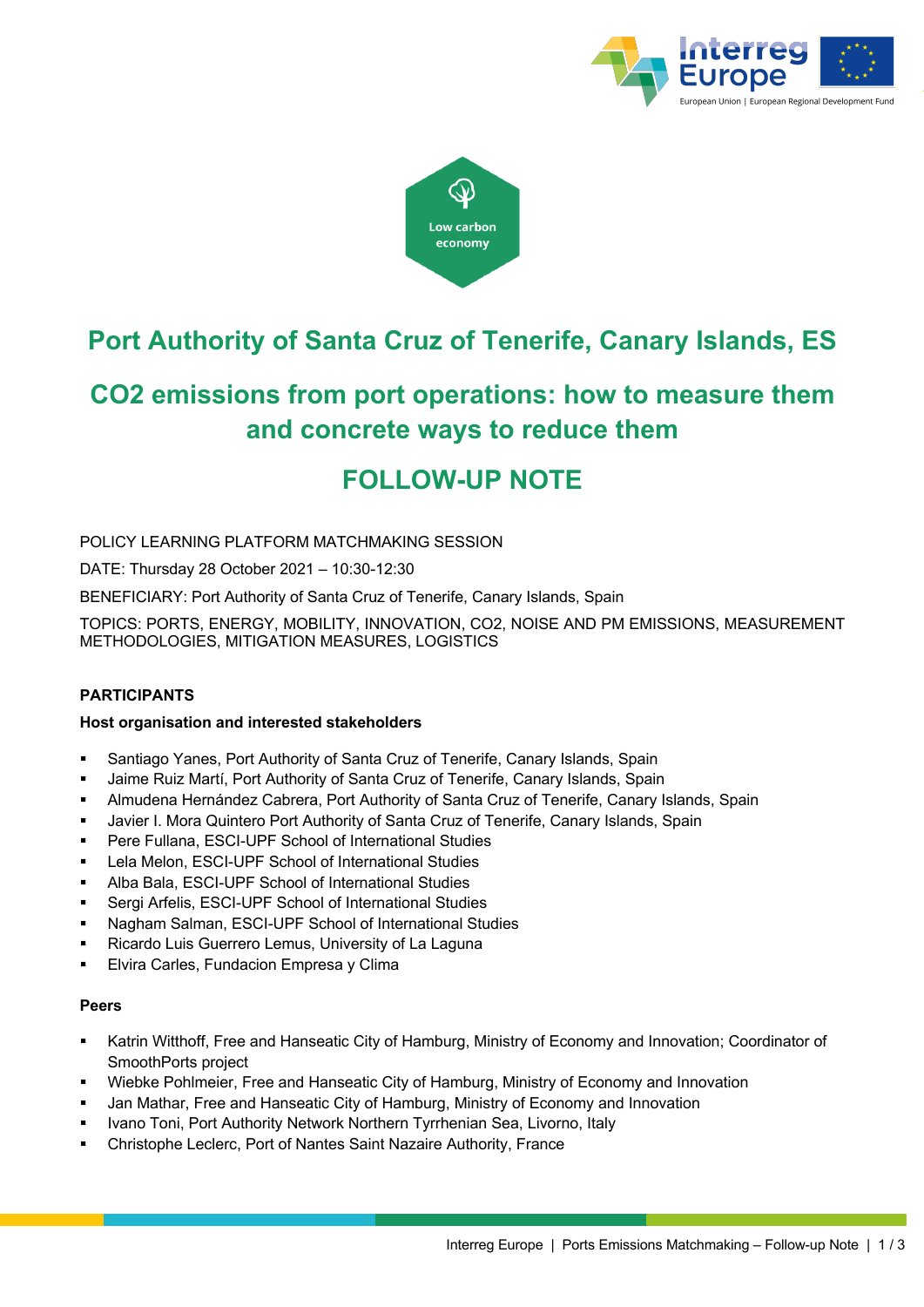# **Other members of the SmoothPorts consortium**

- § Constanze Benzel, Planco GmbH
- § Svilen Mitov, Regional Administration of Varna
- Nicolas Riemann, Foreign Trade Division, Free and Hanseatic City of Hamburg, Ministry of Economy and Innovation

#### **Interreg Europe Policy Learning Platform**

- Katharina Krell, Thematic Expert Low Carbon Economy
- § Anne Chabot, Event Manager
- § Marjona Campmajo, Communication Assistant

#### **Interreg Europe Joint Secretariat**

Charo Camacho, Policy Officer Low Carbon Economy

# **OBJECTIVES OF THE MEETING**

To learn with Interreg Europe peers what other port authorities are doing to measure their emissions and what measures have been implemented to reduce emissions in order to get inspiration and insight into proven ways to tackle these questions. To get access to peers with similar challenges for future collaboration.

#### **SOME KEY TAKEAWAYS**

- § Ports have multiple emissions, the most problematic for nearby cities being noise and pollution, whereas CO2 emissions are a global problem.
- § CO2 emissions are not traditionally monitored in ports, and only few have so far implemented CO2 measurement systems. Yet, knowing the status quo of CO2 emissions is key to be able to plan CO2 reduction measures and to be able to present their expected impact, which is going to be expected of future EU funding schemes that are all being aligned with the decarbonisation objectives.
- § Measurement methodologies, as tested and implemented in Livorno, started with a mapping of areas that was a prerequisite for the precise positioning of sensors. Acustic sensors were placed as portable units on a pole with a PV panel for auto-consumption. Thus, they can be placed at a different site at no extra cost, if needed. Sensors to measure PM, NOx, SOx and CO2 need more Energy and must be connected to an electricity outlet.
- Own measurements can be intregrated with meteorological and other available data to form a comprehensive picture. Each vessel can be classified into a category and allocated typical emissions data. Environmental data of relevance for the public should be made available publicly.
- § Modal shift from road to rail or ship helps reduce emissions. 'Maritime highways' such as between France and Spain are road alternatives. Moving goods out of ports by rail as done for 50% of Hamburg's freight is another good practice to reduce emissions in the hinterland.
- While most ships coming in don't belong to the port authority, some like dredging and pilot vessels do, and as they operate frequently in the port area, reducing their emissions via motor retrofit and /or fuel swith (e.g. to LNG as in Nantes) is a good strategy.
- As most noise, pollutant and CO2 emissions occur while ships are mooring, onshore power supply, ideally powered by renewables, allows them to cut their engines.
- Ports own energy consumption can be reduced through energy efficiency measures such as smart and LED lighting that adapts light intensity to time of night as in Tenerife. Self-production and consumption of renewable energy through PV, wind and maybe in the future innovative wave energy coverters is another good practice widely implemented in the Canary Islands.